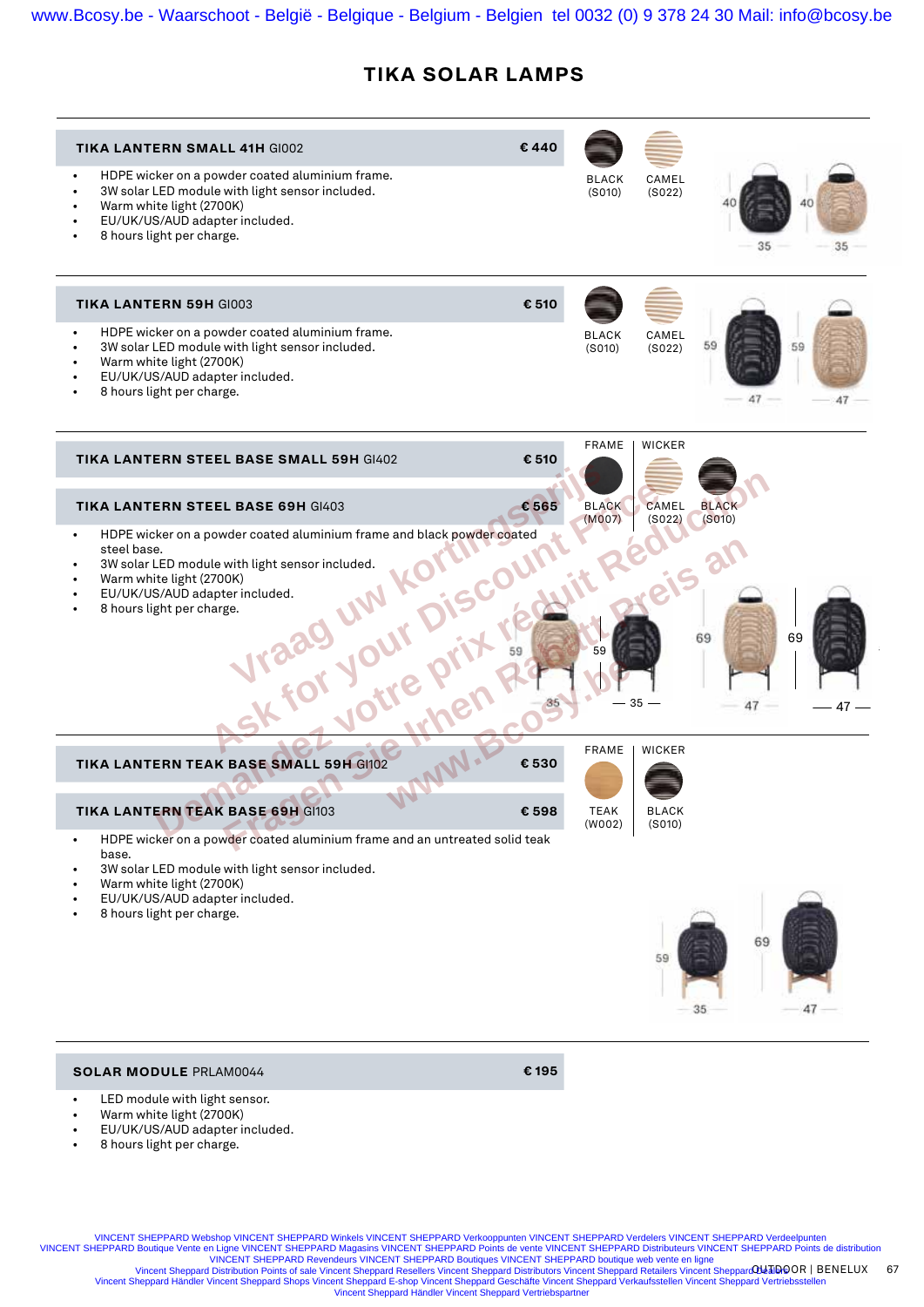## **MORA SOLAR LAMPS**



### **SOLAR MODULE** PRLAM0044 **€ 195**

- 3W LED module with light sensor.
- Warm white light (2700K)
- EU/UK/US/AUD adapter included.
- 8 hours light per charge.

VINCENT SHEPPARD Webshop VINCENT SHEPPARD Winkels VINCENT SHEPPARD Verkooppunten VINCENT SHEPPARD Verdelers VINCENT SHEPPARD Verde VINCENT SHEPPARD Boutique Vente en Ligne VINCENT SHEPPARD Magasins VINCENT SHEPPARD Points de vente VINCENT SHEPPARD Distributeurs VINCENT SHEPPARD Points de distribution<br>VINCENT SHEPPARD Revendeurs VINCENT SHEPPARD Boutiq

OUTDOOR | BEN<del>ideb/S</del>heppard Distribution Points of sale Vincent Sheppard Resellers Vincent Sheppard Distributors Vincent Sheppard Retailers Vincent Sheppard Dealers<br>Vincent Sheppard Händler Vincent Sheppard Shops Vincent Vincent Sheppard Händler Vincent Sheppard Vertriebspartner